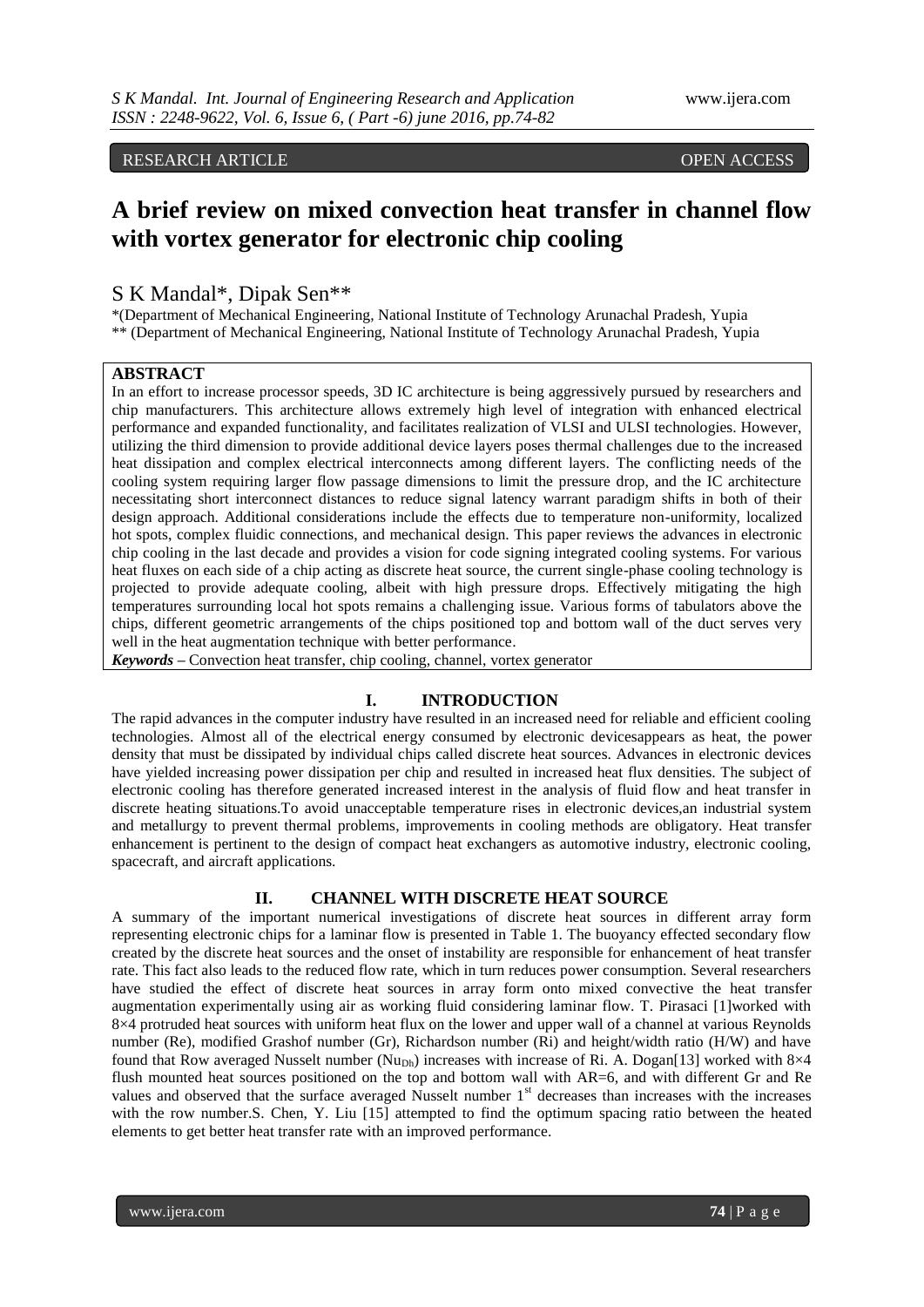|                       |                       |                                        |                       | <b>Table.</b> I Summary of important investigations of discrete in array form in laminar flow |   |                              |
|-----------------------|-----------------------|----------------------------------------|-----------------------|-----------------------------------------------------------------------------------------------|---|------------------------------|
| <b>Author</b>         |                       | <b>Parameters</b>                      |                       | <b>Observations</b>                                                                           |   | <b>Remarks</b>               |
| T.                    | ➤                     | 32 protruded                           | ➤                     | For all heater rows Nu <sub>Dh</sub>                                                          | ➤ | Buoyancy affected            |
| Pirasaci <sup>[</sup> |                       | heat sources in                        |                       | number increases with                                                                         |   | secondary flow is more       |
| 1]                    |                       | 8×4 array form                         |                       | the increase in Ri <sub>Dh</sub>                                                              |   | effective at the greater     |
|                       | ➤                     | $H/W = 1/2, 1/4,$                      |                       | number.                                                                                       |   | values of H/W ratios.        |
|                       |                       | 3/20                                   | ≻                     | For bottom heaters                                                                            | ➤ | Convection heat transfer     |
|                       | ➤                     | $Re = 2150,$                           |                       | differences in Nu <sub>Dh</sub>                                                               |   | effects are more important   |
|                       |                       | 1450, 850                              |                       | numbers decrease for the                                                                      |   | for the first four rows of   |
|                       | $\blacktriangleright$ | $Gr = 3 \times 10^8$ ,                 |                       | first four rows of heaters                                                                    |   | bottom heaters.              |
|                       |                       | $2\times10^8$ , $1\times10^8$ ,        |                       | with the increase in Ri <sub>Dh</sub>                                                         | ➤ | A device placed on the top   |
|                       | ⋗                     | Richardson                             |                       | number (the same not                                                                          |   | wall will realize            |
|                       |                       | number has                             |                       | observed for other rows                                                                       |   | temperatures much higher     |
|                       |                       | been obtained                          |                       | of <b>bottom</b> heaters and                                                                  |   | than that of the lower wall. |
|                       |                       | between 0.02                           |                       | for all rows of the top                                                                       | ➤ | Electronic components with   |
|                       |                       | and 12.5.                              |                       | heaters)                                                                                      |   | the greatest power           |
|                       | ⋗                     | Walls are                              | ≻                     | The fact that the heat                                                                        |   | dissipation should be placed |
|                       |                       | maintained                             |                       | transfer enhancement is                                                                       |   | on the first rows at the     |
|                       |                       | insulated and                          |                       | largest for low Reynolds                                                                      |   | bottom and top walls.        |
|                       |                       | adiabatic.                             |                       | numbers, suggests that                                                                        | ➤ | For the conditions of this   |
|                       | ➤                     | Rectangular                            |                       | heat transfer may be                                                                          |   | study, top heaters are more  |
|                       |                       | channel                                |                       | enhanced due to                                                                               |   | affected by the forced       |
|                       |                       |                                        |                       | buoyancy-induced flow                                                                         |   | convection flow.             |
|                       |                       |                                        |                       | by reducing the flow rate                                                                     | ➤ | Some important effects of    |
|                       |                       |                                        |                       | and hence the ventilation                                                                     |   | the secondary flow can be    |
|                       |                       |                                        |                       | power requirements.                                                                           |   | seen for small Reynolds      |
|                       |                       |                                        | ➤                     | The increase in Re <sub>Dh</sub>                                                              |   | numbers and low aspect       |
|                       |                       |                                        |                       | number improves the                                                                           |   | ratios, these effects vanish |
|                       |                       |                                        |                       | heat transfer, (Nu <sub>Dh</sub> ) <sub>avr</sub>                                             |   | for high values of aspect    |
|                       |                       |                                        |                       | for all values of H/W.                                                                        |   | ratios.                      |
|                       |                       |                                        | ➤                     | Heater temperature                                                                            |   |                              |
|                       |                       |                                        |                       | decreases importantly by                                                                      |   |                              |
|                       |                       |                                        |                       | increasing Re <sub>Dh</sub> number.                                                           |   |                              |
|                       |                       |                                        | ➤                     | For top heaters high                                                                          |   |                              |
|                       |                       |                                        |                       | values of temperatures                                                                        |   |                              |
|                       |                       |                                        |                       | are obtained at low                                                                           |   |                              |
|                       |                       |                                        |                       | values of Re <sub>Dh</sub> number.                                                            |   |                              |
| А.                    | ≻                     | 32 flush-                              | ➤                     | Surface temperatures                                                                          | ➤ | Buoyancy affected            |
| Dogan et              |                       | mounted heat                           |                       | increase with increasing                                                                      |   | secondary flow and the       |
| al.[3]                |                       | sources in $8\times4$                  |                       | Grashof number                                                                                |   | onset of instability causes  |
|                       |                       | array form.                            | ➤                     | The row-averaged                                                                              |   | heat transfer augmentation   |
|                       | ≻                     | Channel,                               |                       | Nusselt numbers first                                                                         |   | above forced convection      |
|                       |                       | $AR=6$                                 |                       | decrease with the row                                                                         |   | limit                        |
|                       | ➤                     | 955 $\leq$ Re <sub>Dh</sub> $\leq$ 222 |                       | number and then increase                                                                      | ➤ | Electronic components with   |
|                       |                       | 0                                      |                       | towards the exit as a                                                                         |   | the greatest power           |
|                       | $\blacktriangleright$ | Gr= $1.7\times10^7$ to                 |                       | result of heat transfer                                                                       |   | dissipation should be placed |
|                       |                       | $6.7\times10^{7}$                      |                       | enhancement.                                                                                  |   | at the inlet and outlet      |
|                       | $\blacktriangleright$ | Every walls                            | $\blacktriangleright$ | As the Reynolds number                                                                        |   | sections of the channel.     |
|                       |                       | are maintained                         |                       | is decreased for a given                                                                      | ➤ | Low power dissipation        |
|                       |                       | insulated and                          |                       | Grashof number, heat                                                                          |   | components should always     |
|                       |                       | adiabatic                              |                       | transfer enhancement is                                                                       |   | be placed around the middle  |
|                       |                       |                                        |                       | obtained for the last rows                                                                    |   | section.                     |
|                       |                       |                                        |                       | of the channel                                                                                | ➤ | Heat transfer augmentation   |
|                       |                       |                                        | ➤                     | Nusselt number                                                                                |   | due to buoyancy-induced      |
|                       |                       |                                        |                       | variations for the first                                                                      |   | flow reduces the flow rate   |
|                       |                       |                                        |                       | rows show a forced                                                                            |   | followed by ventilation      |
|                       |                       |                                        |                       | convection thermal entry                                                                      |   | power consumption.           |
|                       |                       |                                        |                       | region characteristic.                                                                        |   |                              |

**Table. 1** Summary of important investigations of discrete in array form in laminar flow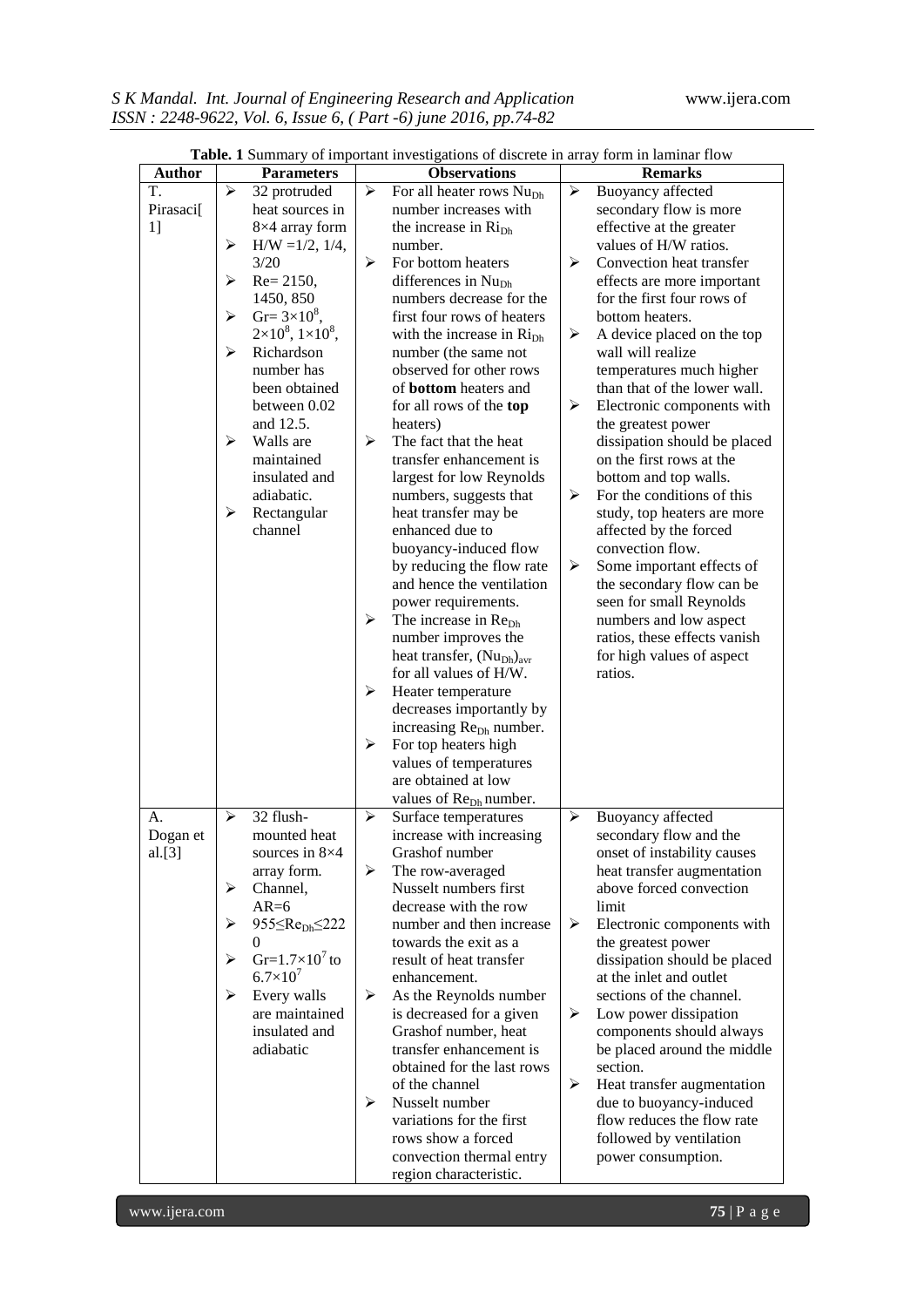|  | S K Mandal. Int. Journal of Engineering Research and Application |  |
|--|------------------------------------------------------------------|--|
|  | ISSN: 2248-9622, Vol. 6, Issue 6, (Part -6) june 2016, pp.74-82  |  |

|                              |             |                                                                                                  | ⋗      | Heat transfer                                                                                                                                                                                                                                                                                                                                                                                                                    |   |                                                                                  |
|------------------------------|-------------|--------------------------------------------------------------------------------------------------|--------|----------------------------------------------------------------------------------------------------------------------------------------------------------------------------------------------------------------------------------------------------------------------------------------------------------------------------------------------------------------------------------------------------------------------------------|---|----------------------------------------------------------------------------------|
|                              |             |                                                                                                  |        | enhancement is largest                                                                                                                                                                                                                                                                                                                                                                                                           |   |                                                                                  |
|                              |             |                                                                                                  |        | for low Re numbers                                                                                                                                                                                                                                                                                                                                                                                                               |   |                                                                                  |
| S. Chen.<br>Y. Liu<br>$[15]$ | ➤<br>⋗<br>⋗ | 9 heated<br>resistors in<br>$3\times3$ array<br>form.<br>Spacing ratio<br>Rectangular<br>chennel | ➤<br>➤ | Better thermal<br>performance could be<br>obtained when the<br>center-to-center distances<br>between the resistors<br>follow a geometric<br>series.<br>At $Re = 800$ , when the<br>spacing ratio $(s_3/s_2)$<br>among the heated<br>resistors is 1.8, the<br>highest temperature<br>decreases by 8.24% and<br>the temperature<br>difference among<br>resistors can reduce<br>about 27.62% compared<br>to that of the equi-spaced | ➤ | The temperature distribution<br>strongly depends on the<br>spacing arrangements. |
|                              |             |                                                                                                  |        | arrangement.                                                                                                                                                                                                                                                                                                                                                                                                                     |   |                                                                                  |

## **III. CHANNEL WITH DISCRETE HEAT SOURCE TRIANGULAR SECTIONAL BAR AS VORTEX GENERATOR**

A summary of the important numerical investigations of discrete heat sources in different array form representing electronic chips for a 2-D laminar flow with Triangular cross sectional bar in a plain duct is presented in Table 2. Several researchers studied numerically to improve the heat transfer rate through a rectangular channel with discrete heat sources of uniform heat flux inserting a triangular cross-sectional bar to create turbulence in the flow using air as working fluid. S. Alahyari Beig [2] applied Genetic algorithm combined with Gaussian Process to find the optimum location of vortex generator and tried to maintain a uniform heat transfer rate above each of the discrete heat sources, considering steady state forced convection heat transfer. Hakan F. Oztop [5] also performed similar task with different Re but did not performed optimization and obtained the position of triangular cross sectional bar where higher heat transfer rate has been obtained.

| <b>Author</b> |   | <b>Parameters</b>  |   | <b>Observations</b>          |   | <b>Remarks</b>              |
|---------------|---|--------------------|---|------------------------------|---|-----------------------------|
| S.            | ➤ | 3 blocks           | ≻ | The optimization results     | ⋗ | A well trained GP can       |
| Alahyari      |   | attached to        |   | show that the greater value  |   | accurately predict the      |
| Beig et       |   | the bottom         |   | of the standard              |   | Nusselt number of each      |
| al. $[2]$     |   | wall ( <i>i.e.</i> |   | deviation multiplier, the    |   | block separately which      |
|               |   | electronic         |   | more uniform Nusselt         |   | matches very well with      |
|               |   | chips)             |   | numbers.                     |   | data obtained from the      |
|               | ⋗ | $Re = 100$ ,       | ⋗ | The optimum location of      |   | outputs of Navier-Stokes    |
|               |   | 400,               |   | vortex generatoris seen to   |   | solver.                     |
|               |   | 800,1200           |   | be above the first block for | ➤ | GP could better manage      |
|               | ➤ | Triangular         |   | which uniformity is          |   | missing data                |
|               |   | bar location       |   | neglected                    | ➤ | GP needs less amount of     |
|               |   | is varied,         | ➤ | The optimal locations of     |   | training information for a  |
|               |   | Four cases $(X)$   |   | triangular bar for different |   | particular amount of error, |
|               |   | $= 4.6, Y =$       |   | value of Reynolds number     |   | in comparison to other      |
|               |   | $0.36$ and X =     |   | are almost the same.         |   | prediction tools such as    |
|               |   | 9.85, $Y =$        | ≻ | Hypotenuse of the            |   | Artificial Neural Network.  |
|               |   | $(0.44)$ with Re   |   | triangular bar plays an      | ➤ | The optimal position of the |
|               |   | $= 400, 1200$      |   | important role to create     |   | vortex generator is         |
|               | ➤ | All the walls      |   | flow vortices.               |   | independent of the          |
|               |   | are                |   |                              |   | Reynolds number.            |

**Table. 2** Summary of important investigations of discrete heat source in array form in 2-D laminar flow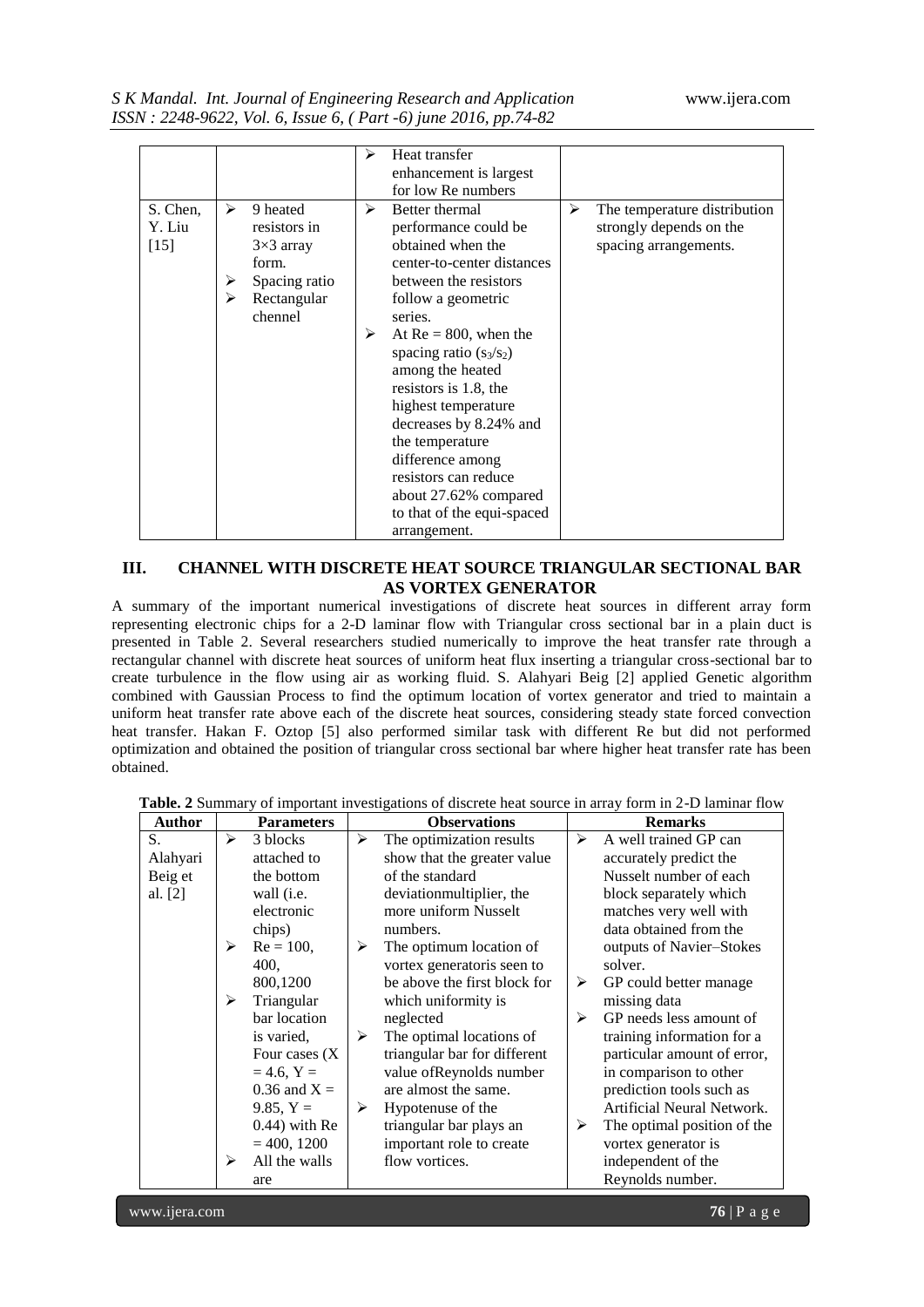|           |   | maintained         |   |                               | ⋗ | The structure of flow         |
|-----------|---|--------------------|---|-------------------------------|---|-------------------------------|
|           |   | isothermal         |   |                               |   | pattern is not related to     |
|           |   |                    |   |                               |   | Reynolds number, it is just   |
|           |   |                    |   |                               |   | a function of the position    |
|           |   |                    |   |                               |   | of vortex generator.          |
| Hakan F.  | ➤ | Triangular         | ≻ | Insertion of a triangular     | ⋗ | Location of a block to the    |
| Oztop et  |   | cross-             |   | cross-sectional bar           |   | top surface of the channel    |
| al. $[5]$ |   | sectional bar      |   | enhances the heat transfer    |   | makes abetter effect at the   |
|           |   |                    |   |                               |   | left vertical surfaces of the |
|           |   | position           |   | for all Reynoldsnumbers       |   |                               |
|           | ➤ | $400 \leq Re \leq$ | ➤ | Best heat transfer was        |   | blocks.                       |
|           |   | 1300               |   | observed for the position of  | ➤ | The bar can be used as a      |
|           | ➤ | Both the top       |   | the bar with $y=3.5$ .        |   | passive element to control    |
|           |   | wall of the        | ➤ | Insertion of a triangular bar |   | heattransfer in heated        |
|           |   | channel and        |   | affects the flow and          |   | blocks inserted into          |
|           |   | the bar were       |   | temperaturedistribution and   |   | channel.                      |
|           |   | isothermal         |   | the flow deviates to the top  |   |                               |
|           |   |                    |   | wall of the channel           |   |                               |
|           |   |                    |   | and blocks for the position   |   |                               |
|           |   |                    |   | of $y=3.5$ .                  |   |                               |
|           |   |                    | ➤ | When it is located to the     |   |                               |
|           |   |                    |   | top wall of the channel, the  |   |                               |
|           |   |                    |   |                               |   |                               |
|           |   |                    |   | flow onlyimpinges on the      |   |                               |
|           |   |                    |   | blocks and the heat transfer  |   |                               |
|           |   |                    |   | at the channel exitincreases. |   |                               |

#### **IV. CHANNEL WITH DISCRETE HEAT SOURCE AND OBLIQUE PLATE AS VORTEX GENERATOR**

A summary of the important numerical investigations of discrete heat sources representing electronic chips for a flow through a duct inserting oblique plates at different angles using air as working fluid is shown in table.3. Horng-Wen Wu et al. [6] accomplished a numerical investigation on heat transfer enhancement of mixed convective flow in a horizontal block-heated channel by installing an oblique plate in cross-flow above an upstream block for internal flow modification induced by vortex shedding at various oblique angles, Re, Gr in unsteady state, with air as working fluid and obtained a fruitful consequence of the mixed convective heat transfer through the channel. H. W. Wu at al. [7] also performed the same task and obtained some outputs in modified form regarding heat transfer rate.

Table. 3 Summary of important investigations of discrete heat source in array form inserting oblique plate at different angles

| <b>Author</b> |   | <b>Parameters</b> |   | <b>Observations</b>                      |   | <b>Remarks</b>           |
|---------------|---|-------------------|---|------------------------------------------|---|--------------------------|
| 6.            | ⋗ | Oblique angle     | ➤ | Installation of an oblique plate         | ➤ | Installing an oblique    |
| Horng-        |   | varied            |   | in cross-flow above an                   |   | plate can effectively    |
| Wen Wu        |   | between $30^0$    |   | upstream block can effectively           |   | improvethe heat transfer |
| et al.        |   | to $90^\circ$     |   | enhance the heat transfer                |   | characteristics through  |
|               | ⋗ | Reynolds          |   | performance of mixed                     |   | the modification of the  |
|               |   | $number=260$ ,    |   | convection in the horizontal             |   | flow pattern             |
|               |   | 400 and 530       |   | channel row                              | ⋗ | Coupling the buoyancy    |
|               | ⋗ | Grashof           | ➤ | Themaximum local Nusselt                 |   | effects and vortex       |
|               |   | $numbers = 0,$    |   | number for a given block                 |   | shedding has profound    |
|               |   | 8000 and          |   | occursat the front corner and            |   | influences in            |
|               |   | 3200000           |   | the minimum value occurs at              |   | determining the unsteady |
|               | ⋗ | $Pr=0.7$          |   | the groove between two blocks            |   | fields and heat transfer |
|               |   |                   | ➤ | For three Gr/Re <sup>2</sup> values at a |   | characteristics.         |
|               |   |                   |   | fixed value of Reynolds                  | ➤ | At $Gr/Re^2 = 20$ the    |
|               |   |                   |   | number, the maximum                      |   | strong buoyant upflow    |
|               |   |                   |   | increase in time-meanoverall             |   | along thevertical        |
|               |   |                   |   | average Nusselt number is                |   | surfaces of the blocks   |
|               |   |                   |   | 39.5% when the oblique angle             |   | interacts with the wave  |
|               |   |                   |   | is $60^0$ with Gr/Re <sup>2</sup> = 20   |   | flows and strengthens    |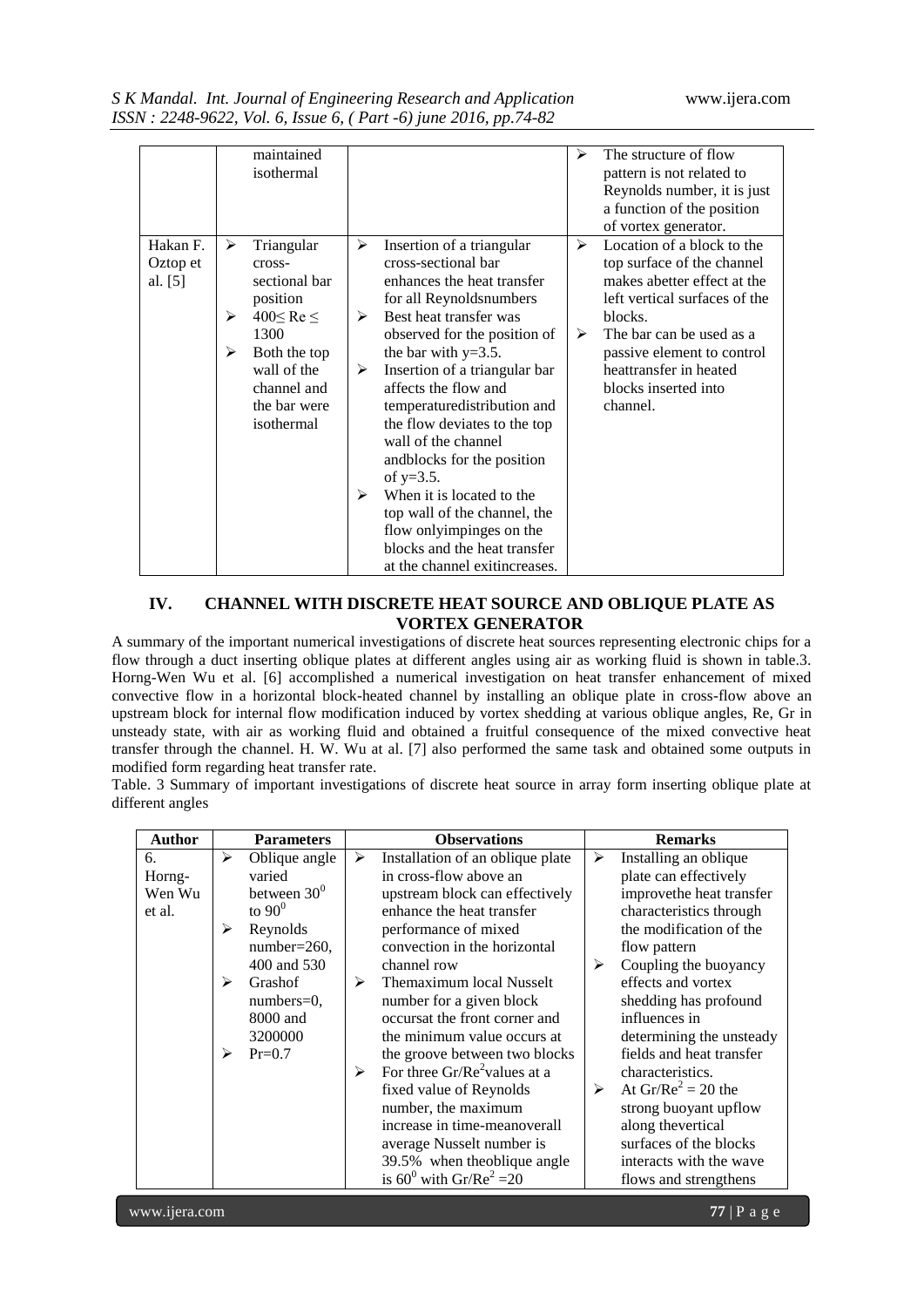|           |   |               |                       |                                        |   | these flows across the    |
|-----------|---|---------------|-----------------------|----------------------------------------|---|---------------------------|
|           |   |               |                       |                                        |   | blocks                    |
| 7.        | ➤ | $H/W=2.5$     | $\blacktriangleright$ | When $Gr/Re^2$ is less than 0          | ➤ | Strong buoyant upflow     |
| H. W.     | ⋗ | $L/W=25$      |                       | wave flows generated by                |   | along the vertical        |
| Wu et al. | ➤ | $d/w = 0.45$  |                       | vortex shedding behind the             |   | surfaces of the blocks    |
|           | ➤ | $h/w = 0.5$   |                       | oblique plate pasts stronger           |   | strengthen the wave       |
|           | ➤ | Oblique angle |                       | and faster across the first to the     |   | flows behind the oblique  |
|           |   | $=300, 600,$  |                       | third block, then weaker and           |   | plate.                    |
|           |   | 900           |                       | slower over the subsequent             | ➤ | Installing the oblique    |
|           | ⋗ | $Re=260$ to   |                       | two blocks.                            |   | plate locally accelerates |
|           |   | 530           | ➤                     | The maximum increase in                |   | the flow past the         |
|           | ⋗ | $Gr = 0$ to   |                       | time-mean overall average              |   | passageway between the    |
|           |   | 32,00,000     |                       | Nusselt number is 39.5% when           |   | plate and the first block |
|           | ⋗ | $Pr = .7$     |                       | the oblique angle is $60^{\circ}$ with |   | but generates different   |
|           | ⋗ | Time          |                       | $Gr/Re^2 = 20$                         |   | patterns of wave motion   |
|           |   | increment     | ➤                     | The value of average time-             |   | induced by vortex         |
|           |   | $=.0008$      |                       | mean Nussel number along the           |   | shedding and assist the   |
|           |   |               |                       | block increases with increasing        |   | heat transfer along the   |
|           |   |               |                       | Grashof number for the                 |   | block.                    |
|           |   |               |                       | oblique plate                          | ➤ | The strong buoyant        |
|           |   |               | $\blacktriangleright$ | At $Gr/Re^2 = 20$ the strong           |   | upflow enlarges the size  |
|           |   |               |                       | buoyant upflow along the               |   | of both recirculation     |
|           |   |               |                       | vertical surfaces of the blocks        |   | zones. On the whole, the  |
|           |   |               |                       | interacts with the wave flows          |   | wave flows can improve    |
|           |   |               |                       | and strengthens these flows            |   | heat transfer along the   |
|           |   |               |                       | across the blocks.                     |   | block                     |
|           |   |               | ➤                     | The value of average time-             |   |                           |
|           |   |               |                       | mean Nusselt number along              |   |                           |
|           |   |               |                       | the block increases with               |   |                           |
|           |   |               |                       | increasing Reynolds number             |   |                           |
|           |   |               |                       | for the oblique plate as well as       |   |                           |
|           |   |               |                       | for no oblique plate                   |   |                           |

### **V. INSERTING NUMBER OF HEATED CHIPS**

A summary of the important investigations of discrete heat sources representing electronic chips for a flow through a duct using air as working fluid is shown in table.4. Several researchers have studied the effect of discrete heat sources mixed convective heat transfer augmentation numerically as well as experimentally using air as working fluid. Y. Luis et al. [4] numerically investigated to fin the optimum spacing for four heated chips rested on a convective substrate in a channel and solved by splitting pseudo-time-stepping finite element method for a two dimensional mixed convection around 4 heat sources mounted on a thermally conducting substrate in a channel. A. Mazloomi et al. [11] numerically studied the conductive cooling of 1 rectangular chip heated from the bottom surface, connected to a heat sink and different configurations of a highly conductive material embedded in the chip, distributed in the lower thermal conductivity media are investigated and an optimal configuration for transferring heat to the heat sink has been achieved. The respective chip which they used for study is shown in fig.1 along with the dimensions.

Satish Kumar Ajmera et al.[13] studied experimentally mixed convection heat transfer in multiple ventilated rectangular enclosure with 3 numbers of discrete heat sources at bottom. Each of the 3 heat sources has been flush mounted at the enclosure bottom and subjected to uniform heat flux.They also proposed different correlations for Nusselt number within the range of parameters considered in the study.S. Chen et al. [16] investigated experimentally the effect of different arrangements of obstacles on cooling of simulated electronic package. They used a channel formed by two parallel plates, bottom plate is attached with 5 identical electrically heated square obstacles, perpendicular to the mean airflow.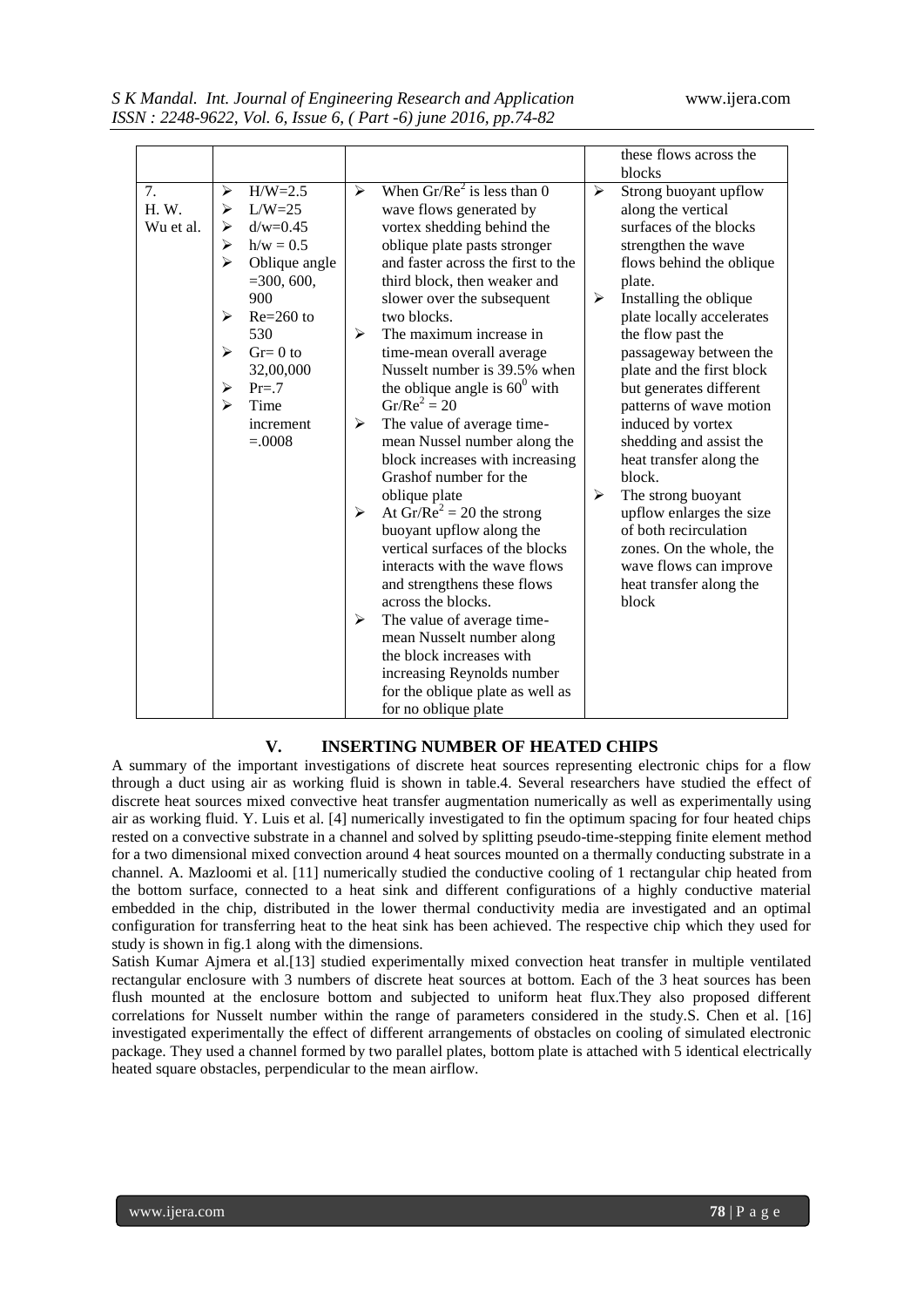

**Fig.1** Test geometry of the simulated electronic package used by S. Chen et al.[16]

| Table. 4 Summary of important investigations of discrete heat source in a rectangular duct both experimentally |  |
|----------------------------------------------------------------------------------------------------------------|--|
| and numerically                                                                                                |  |

| <b>Author</b> |                       | <b>Parameters</b>              |                       | <b>Observations</b>                                   |                                                | <b>Remarks</b>                                       |
|---------------|-----------------------|--------------------------------|-----------------------|-------------------------------------------------------|------------------------------------------------|------------------------------------------------------|
| Y. Luis       | ➤                     | Rectangular cross-             | ➤                     | Conventional equi-spaced                              | $\blacktriangleright$                          | Spacing between heat                                 |
| et al. [4]    |                       | sectional                      |                       | arrangement is not an                                 |                                                | generated elements are                               |
|               |                       | $duct=L\times0.5L$             |                       | optimum option for mixed                              |                                                | important in reducing heat                           |
|               | ➤                     | Inlet length=101               |                       | convection situation.                                 |                                                | accumulated damage to                                |
|               | ➤                     | Test section=9L                | ➤                     | An optimum thermal                                    |                                                | computer chips and high                              |
|               | ➤                     | Outlet= $21L$                  |                       | performance can be                                    |                                                | density circuitry design.                            |
|               | ➤                     | Different geometry             |                       | obtained when the center-                             | ➤                                              | Temperature distribution                             |
|               |                       | arrangements                   |                       | to-center distances between                           |                                                | strongly depends on                                  |
|               |                       | $S_1$ , $S_5$ (distance        |                       | the chips follows a                                   |                                                | spacing arrangements                                 |
|               |                       | of centre of $1st$ &           |                       | geometric series.                                     | $\blacktriangleright$                          | When the center to center                            |
|               |                       | last block from                | ➤                     | Maximum temperature and                               |                                                | distance of an element                               |
|               |                       | inlet & outlet of              |                       | the maximum temperature                               |                                                | follows geometric series                             |
|               |                       | test section                   |                       | difference can be decreased                           |                                                | the accumulated heat has                             |
|               |                       | respectively $)=1.5$           |                       | significantly for the ratio of                        |                                                | more space to dissipate and                          |
|               |                       | ,0                             | $\blacktriangleright$ | 1.2 compared to 1.0<br>When the ratio is greater      |                                                | a better thermal<br>performance can be               |
|               |                       | $S_2, S_3,$                    |                       | than 1.2 the maximum                                  |                                                | achieved.                                            |
|               |                       | $S_4$ (spacing<br>between each |                       | temperature and                                       | ➤                                              | Same methodology can be                              |
|               |                       | blocks $)=0.618,0.$            |                       | temperature difference                                |                                                | used to improve the TEF                              |
|               |                       | 71, 1, 1. 2, 1. 618, 1.        |                       | have no dominant                                      |                                                | such as high voltage                                 |
|               |                       | 8,2                            |                       | variation.                                            |                                                | transmission cables and                              |
|               | ⋗                     | 4 blocks                       |                       |                                                       |                                                | heat exchanger, heat sink,                           |
|               |                       |                                |                       |                                                       |                                                | cooling fan within the chip                          |
|               |                       |                                |                       |                                                       |                                                | set as well as PCB layout                            |
|               |                       |                                |                       |                                                       |                                                | design                                               |
| А.            | ≻                     | Thickness, $t=1.5$ to          | ≻                     | A considerable decrease in                            | $\blacktriangleright$                          | Optimal configuration can                            |
| Mazloom       |                       | 3.8                            |                       | the maximum temperature                               |                                                | be obtained by using side                            |
| i [11]        | ➤                     | $X_1 = 2$ to 8                 |                       | of the rectangularchip can                            |                                                | branches, parallel with the                          |
|               | ➤                     | $X_2 = 2$ to 11                |                       | occur by applying an                                  |                                                | main channel, and also                               |
|               | $\blacktriangleright$ | $W_2 = 0.5$ to 2               |                       | efficient configuration of                            |                                                | increasing the thickness of                          |
|               | $\blacktriangleright$ | Other geometrical              |                       | the conductive channels.                              |                                                | the main channel.                                    |
|               |                       | configurations are             | ➤                     | The maximum temperature                               | $\blacktriangleright$<br>$\blacktriangleright$ |                                                      |
|               | ≻                     | also considered.<br>1 block    |                       | was reached to $50.5$ °C,                             |                                                | The application of                                   |
|               |                       |                                |                       | with the assumption of<br>constant volume fraction of |                                                | conductive cooling may be<br>justified more at small |
|               |                       |                                |                       | $k_h$ material, i.e. $\phi$ =0.11.                    |                                                | scales (micro- and                                   |
|               |                       |                                | ➤                     | By using half of the cooling                          |                                                | nanoscales) where the                                |
|               |                       |                                |                       | material with the optimal                             |                                                | application of convective                            |
|               |                       |                                |                       | configuration, the chipdoes                           |                                                | cooling becomes                                      |
|               |                       |                                |                       | not experience a great                                |                                                | inefficient.                                         |
|               |                       |                                |                       | increase in temperature.                              | ➤                                              | Using channels distributed                           |
|               |                       |                                |                       |                                                       |                                                | in parallel with the main                            |
|               |                       |                                |                       |                                                       |                                                | channel, and finally                                 |
|               |                       |                                |                       |                                                       |                                                | increasing the thickness of                          |
| www.ijera.com |                       |                                |                       |                                                       |                                                | 79   P a g e                                         |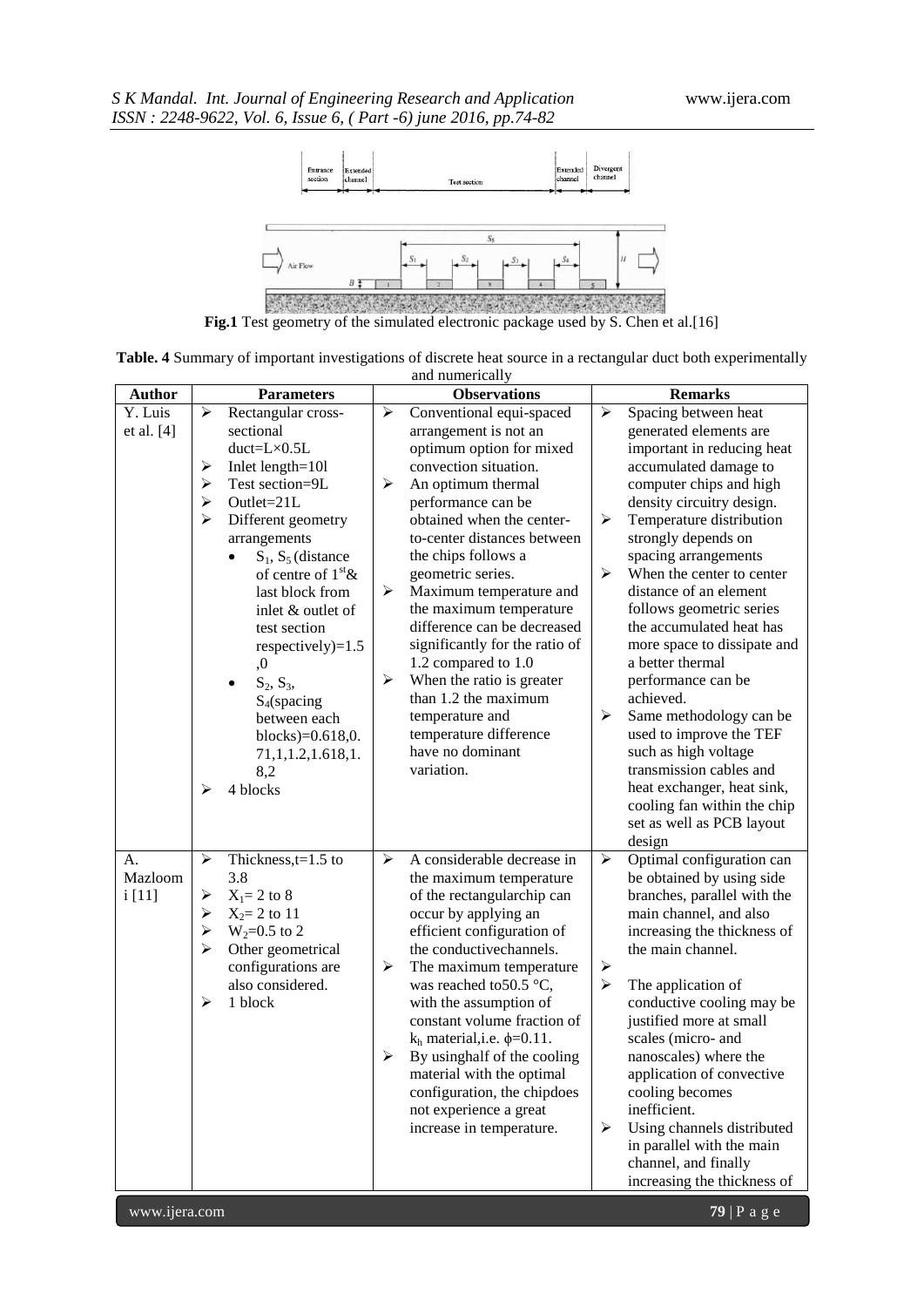|                                               |                                      |                                                                                                                                                                                                                                                                                                                                                                          |                                                                         |                                                                                                                                                                                                                                                                                                                                                                                                                                                                                                      |                                 | cooling channels the<br>optimum performance may<br>be achieved.                                                                                                                                                                                                                                                                                                                  |
|-----------------------------------------------|--------------------------------------|--------------------------------------------------------------------------------------------------------------------------------------------------------------------------------------------------------------------------------------------------------------------------------------------------------------------------------------------------------------------------|-------------------------------------------------------------------------|------------------------------------------------------------------------------------------------------------------------------------------------------------------------------------------------------------------------------------------------------------------------------------------------------------------------------------------------------------------------------------------------------------------------------------------------------------------------------------------------------|---------------------------------|----------------------------------------------------------------------------------------------------------------------------------------------------------------------------------------------------------------------------------------------------------------------------------------------------------------------------------------------------------------------------------|
| Satish<br>Kumar<br>Ajmera[1<br>3 <sup>1</sup> | ➤<br>⋗<br>➤<br>≻<br>➤<br>↘<br>↘<br>➤ | Flow velocity<br>Heat flux, 277.78 to<br>4444.44 W/m <sup>2</sup><br>$AR (L/H)=1$<br>270 <re <6274<br=""><math>7.2 \times 10^6 \le Gr \le 5.5 \times</math><br/><math>10^{7}</math><br/>Richardson number<br/>obtained in the range<br/><math>0.201 - 571</math><br/>All the walls in the<br/>enclosure are<br/>insulated and<br/>considered adiabatic.<br/>3 block</re> | $\blacktriangleright$<br>➤                                              | The heater nearest to<br>enclosure inlet (heater-1)<br>subjected lowest surface<br>temperatures atall Reynolds<br>numbers while the surface<br>temperatures of heater-2<br>and heater-3 are almost<br>same untilGrashof number<br>attains a critical value.<br>Nusselt number is a strong<br>function of Reynolds<br>number while it increases<br>sharplyat lower Richardson<br>number but this increase is<br>slow at higherRichardson<br>number.                                                   | $\blacktriangleright$<br>≻<br>➤ | The component dissipating<br>highest amount of warmth<br>should beplaced near the<br>enclosure inlet.<br>The element with the<br>lowestheat dissipation<br>should be placed opposite<br>to the enclosure inletfor<br>higher Reynolds number<br>and all values of Grashof<br>number.<br>For the lower Reynolds<br>number and Grashof<br>number, it shouldbe placed<br>in between. |
| $\overline{S}$ . Chen<br>et al.<br>$[16]$     | $\mathbf{r}$<br>⋗                    | Different side to side<br>distances of square<br>obstacles (in mm)<br>$S_1 = 19.05, 8.23, 5.$<br>08,11.08,8.16<br>$S_2=19.05, 13.17, 1$<br>$\bullet$<br>0.16,17.72,16.33<br>$S_3=19.05, 21.08, 2$<br>$\bullet$<br>0.32,28.35,32.66<br>$S_4 = 19.05, 33.724$<br>0.64,19.05,19.05<br>5 block                                                                               | $\blacktriangleright$<br>$\blacktriangleright$<br>$\blacktriangleright$ | At Re=800, the highest<br>temperature of the<br>optimum arrangement<br>could be reduced by 12%<br>compared to equi-spaced<br>arrangement and the<br>maximum temperature<br>difference among the 5<br>obstacles is lower than the<br>equi-spaced arrangement<br>by 32.1%.<br>If the ratio is 1.6, the<br>maximum temperature and<br>temperature difference<br>among 5 obstacles could be<br>decreased significantly.<br>When the ratio is further<br>increased to 2, an opposite<br>trend is observed | $\blacktriangleright$           | Better thermal performance<br>could be obtained when the<br>side to side distances<br>between the obstacles<br>followed a geometric<br>series.                                                                                                                                                                                                                                   |

## **VI. INSERTING DISCRETE HEAT SOURCES IN RECTANGULAR DUCT USING DIFFERENT FLUIDS AND OSCILLATING CYLINDER**

A summary of the important investigations of discrete heat sources representing electronic chips for a flow through a duct not using air as working fluid and an oscillating cylinder is shown in table.4. Aziz Koyuncuoglu et al. [8] uses monolithic liquid for cooling the electronic chip in a Novel CMOS compatible micro channel heat sink experimentally under various heat flux and coolant flow rates. Wu-Shung Fu [9] numerically investigated the effect of oscillating cylinder on the heat transfer from heated blocks in a channel flow and arbitrary Lagrangian–Eulerian kinematics description method is adopted to describe the flow and thermal fields. A penalty consistent finite element formulation is applied to solve the governing equations. Mohammad Hemmat Esfe et al. [12] investigated numerically the laminar mixed convection flow of Al2O3/water nanofluids in a horizontal adiabatic channel where two hot obstacles are mounted on the bottom wall. Three thermophysical models including temperature-dependent and temperature-independent relations are selected for the study. Table. 5 Summary of important investigations of discrete heat source in a rectangular duct using nano fluid and

oscillating cylinder

| <b>Author</b> | <b>Parameters</b>    | <b>Observations</b>                   | <b>Remarks</b>                    |
|---------------|----------------------|---------------------------------------|-----------------------------------|
| Aziz          | Heat flux( $W/cm2$ ) | The micro channel heat                | 50 W/cm <sup>2</sup> heat flux in |
| Koyuncu       | 7.86 to 8.04         | sinks were able to extract            | steady state continuous           |
| oglu et       | 100um 10-            | up to 127 W/cm <sup>2</sup> heat flux | operation from the entire         |
| www.ijera.com |                      |                                       | $80$   P a g e                    |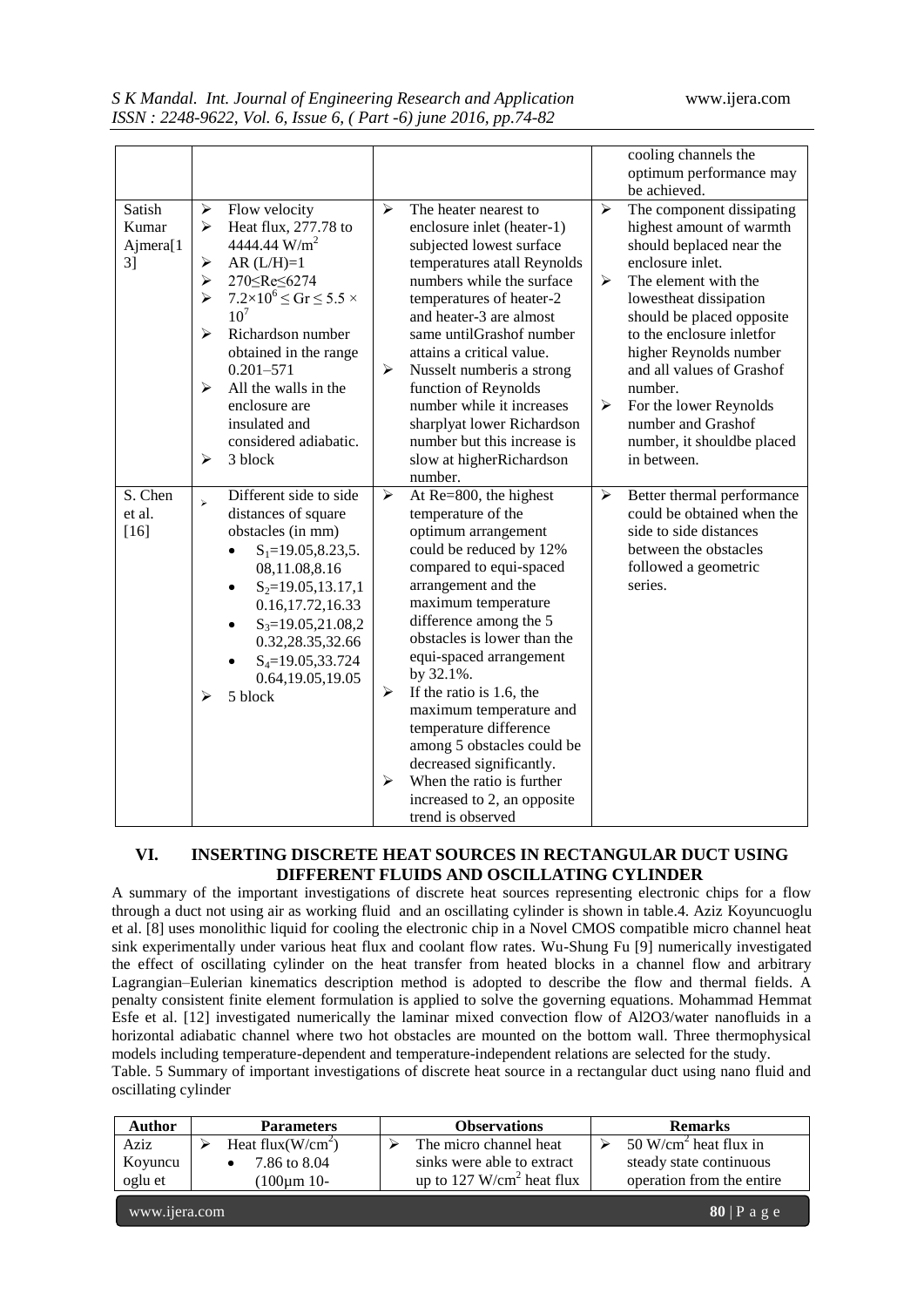|  | S K Mandal. Int. Journal of Engineering Research and Application |  |
|--|------------------------------------------------------------------|--|
|  | ISSN: 2248-9622, Vol. 6, Issue 6, (Part -6) june 2016, pp.74-82  |  |

| al. [8]                             | channel device)<br>13.1 to 13.7 (200<br>$\bullet$<br>$\mu$ m 10-channel<br>device)<br>44.8 to 49.9 (100)<br>$\bullet$<br>um single channel<br>device)<br>Coolant flow<br>⋗<br>rate(ml/min)<br>1 to $2.8(100 \mu m)$<br>10-channel<br>device)<br>1 to 4 $(200 \mu m)$<br>$\bullet$<br>10-channel<br>device)<br>100 to 400 (100)<br>$\bullet$<br>um single channel<br>device) | froma hot spot.<br>Heat flux values up to 50<br>➤<br>➤<br>$W/cm2$ were successfully<br>removed from the entire<br>chip surface. A<br>singlechannel heater,<br>➤<br>simulating a hot spot on a<br>CPU was<br>operated successfully up to<br>$127$ W/cm <sup>2</sup> heat flux.<br>For both the 100 mmand<br>➤<br>200 mmwidechannels, the<br>friction factors estimated<br>by the laminar theory<br>≻<br>arelower than the<br>experimental results.                                                              | heated surface.<br>slightly higher hydraulic<br>diameters may be<br>fabricated for lower<br>thermal resistance values<br>The overall performance of<br>the micro channel heat<br>sinks is comparable with<br>the suggested correlations<br>from the literature and it<br>can be improved further by<br>optimizing the channel<br>dimensions.<br>The fabricated micro<br>channel heat sinks are<br>capable of cooling high<br>heat flux electronic devices<br>such as CPUs. |
|-------------------------------------|-----------------------------------------------------------------------------------------------------------------------------------------------------------------------------------------------------------------------------------------------------------------------------------------------------------------------------------------------------------------------------|----------------------------------------------------------------------------------------------------------------------------------------------------------------------------------------------------------------------------------------------------------------------------------------------------------------------------------------------------------------------------------------------------------------------------------------------------------------------------------------------------------------|----------------------------------------------------------------------------------------------------------------------------------------------------------------------------------------------------------------------------------------------------------------------------------------------------------------------------------------------------------------------------------------------------------------------------------------------------------------------------|
| Wu-<br>Shung<br>Fu[9]               | Reynolds Number $=$<br>➤<br>100, 250, 500<br>Oscillating amplitude=<br>➤<br>0.05, 0.1, 0.2, 0.4<br>➤<br>Oscillating frequency=<br>0.1, 0.2, 0.4                                                                                                                                                                                                                             | Heat transfer from heated<br>⋗<br>≻<br>blocks is enhanced<br>remarkably as<br>theoscillating frequency of<br>the cylinder is in lock-in<br>region.<br>The influence of<br>➤<br>oscillating amplitude on<br>the heattransfer rate is not<br>obvious under the lock-in<br>region.                                                                                                                                                                                                                                | The heat transfer rate is<br>increased when the<br>Reynolds number<br>increases.                                                                                                                                                                                                                                                                                                                                                                                           |
| Moham<br>mad<br>Hemmat<br>Esfe [12] | Richardson number=<br>➤<br>0.1, 1, 5, 10<br>Rayleigh number= $10^3$<br>≻<br>to $105$<br>Nanoparticles volume<br>≻<br>fraction = 0 to $0.05$<br>Different aspect ratios<br>⋗<br>of obstacles<br>$(h/H)=0.1, 0.15, 0.2, 0.2$<br>$5$ (h=block height, H=<br>duct height)<br>2 blocks<br>⋗                                                                                      | The difference between<br>⋗<br>➤<br>average Nusseltnumbers<br>obtained from the three<br>sets of thermo physical<br>models does not exceed<br>➤<br>3%.<br>With increasing the<br>➤<br>nanofluid concentration<br>from $0\%$ to $5\%$ , the<br>average Nusselt number<br>overthe obstacles<br>➤<br>increases less than 10%.<br>The effects of various<br>➤<br>thermo physical models of<br>nanofluids on the<br>predicted average Nusselt<br>number are insignificant,<br>even for high<br>concentration of 5%. | The predicted average<br>Nusselt number increases<br>slightly withan increase in<br>nanofluid concentration.<br>The predicted average<br>Nusselt numbers for both<br>obstacles increase with a<br>decrease in Richardson<br>number for a fixed<br>Rayleigh number.<br>The predicted average<br>Nusselt number decreases<br>with an increase in height<br>or width of the obstacles.                                                                                        |

## **VII. CONCLUSION**

Several researchers have work on heat transfer augmentation passive techniques both numerically and experimentally using discrete heat sources in various array forms inserting triangular cross-sectional bar and oblique plate and oscillating cylinder as vortex generator and air or nanofluids in water as working fluid. And the following conclusions are drawn from the above survey.